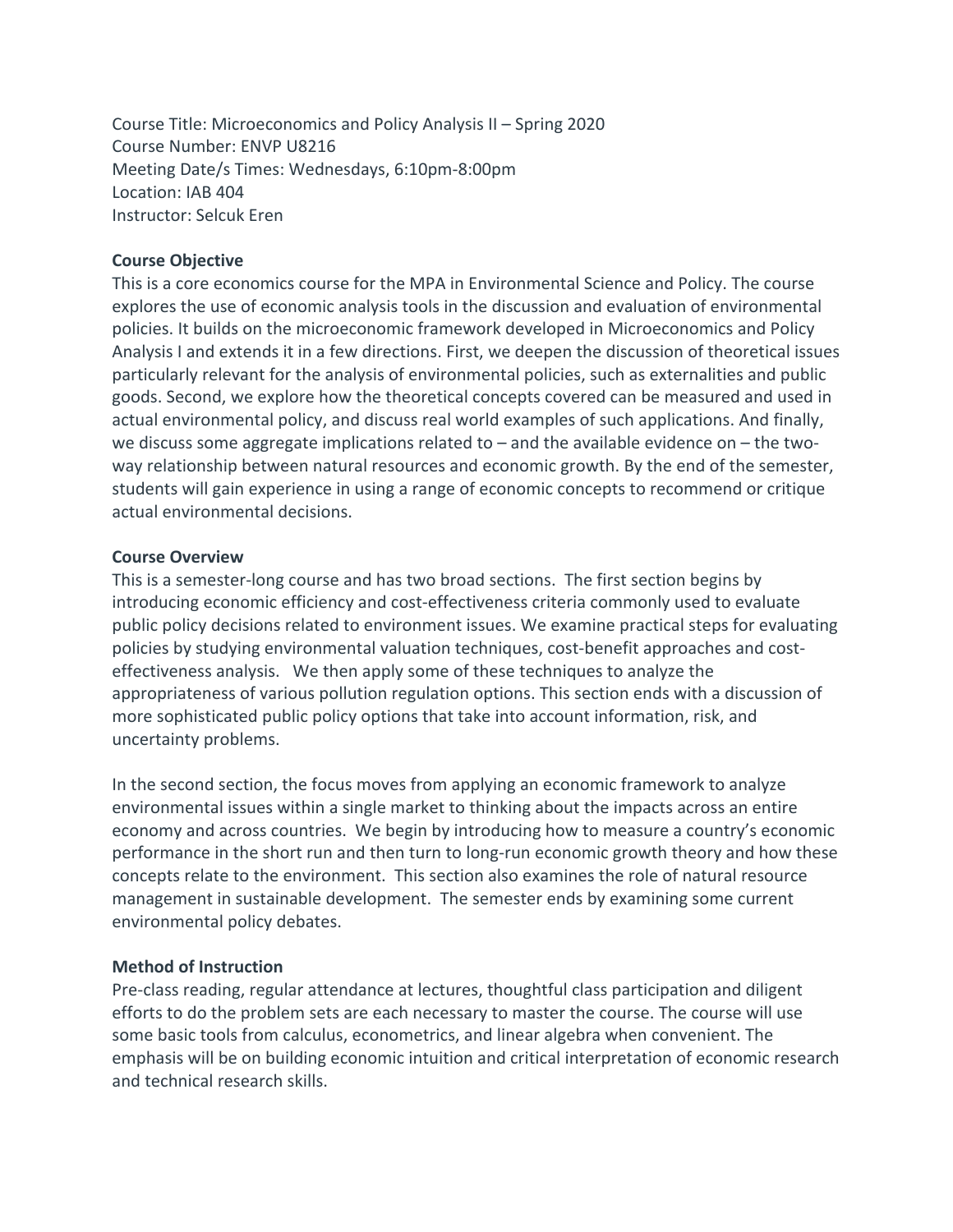#### Textbook and Reading

The Kolstad textbook is required. The course will also draw on the three recommended books, as well as additional articles and readings listed on CourseWorks.

## *Required Textbook*

Kolstad, Charles D. Environmental Economics. Second Edition. New York: Oxford University Press, 2010.

## *Recommended Textbooks*

Jones, Charles. Macroeconomics. Third Edition. New York: W.W. Norton & Company Inc., 2013.

Keohane, Nathaniel, and Sheila Olmstead. Markets and the Environment. Washington: Island Press, 2007.

Stavins, Robert N., ed. Economics of the Environment: Selected Readings, Sixth Edition. New York, New York: W. W. Norton & Company, 2012.

## Method of Evaluation

Regular attendance and active class participation are expected. Students should have done the readings for each lecture before class. Grades for the course will be based on:

## 1. *Midterm Examination (25%)*

The examination will be given in class. Each student is required to take the examination.

# 2. *Group Project and Presentation (35%)*

Students are expected to form groups of four and write policy report accompanied by a class presentation.

# 3. *Problem Sets (20%)*

There are 4 problem sets. Problem sets are always due at the beginning of class and no late problem sets will be accepted. You can form groups of up to 2 people to work on the problem sets.

# 4. *Lab Assignments (20%)*

There are two laboratory assignments that require performing statistical analyses that could be completed using a statistical software. You can form groups of up to 4 people to work on lab assignments.

# Re-Grading Policy

If you feel your solution has been overlooked or graded it incorrectly, please hand in a written note explaining why the particular item should be regarded within two weeks after the problem set/exam was made available for pick-up. Once the two weeks have passed, you forfeit the right for a re-grade.

# Course Outline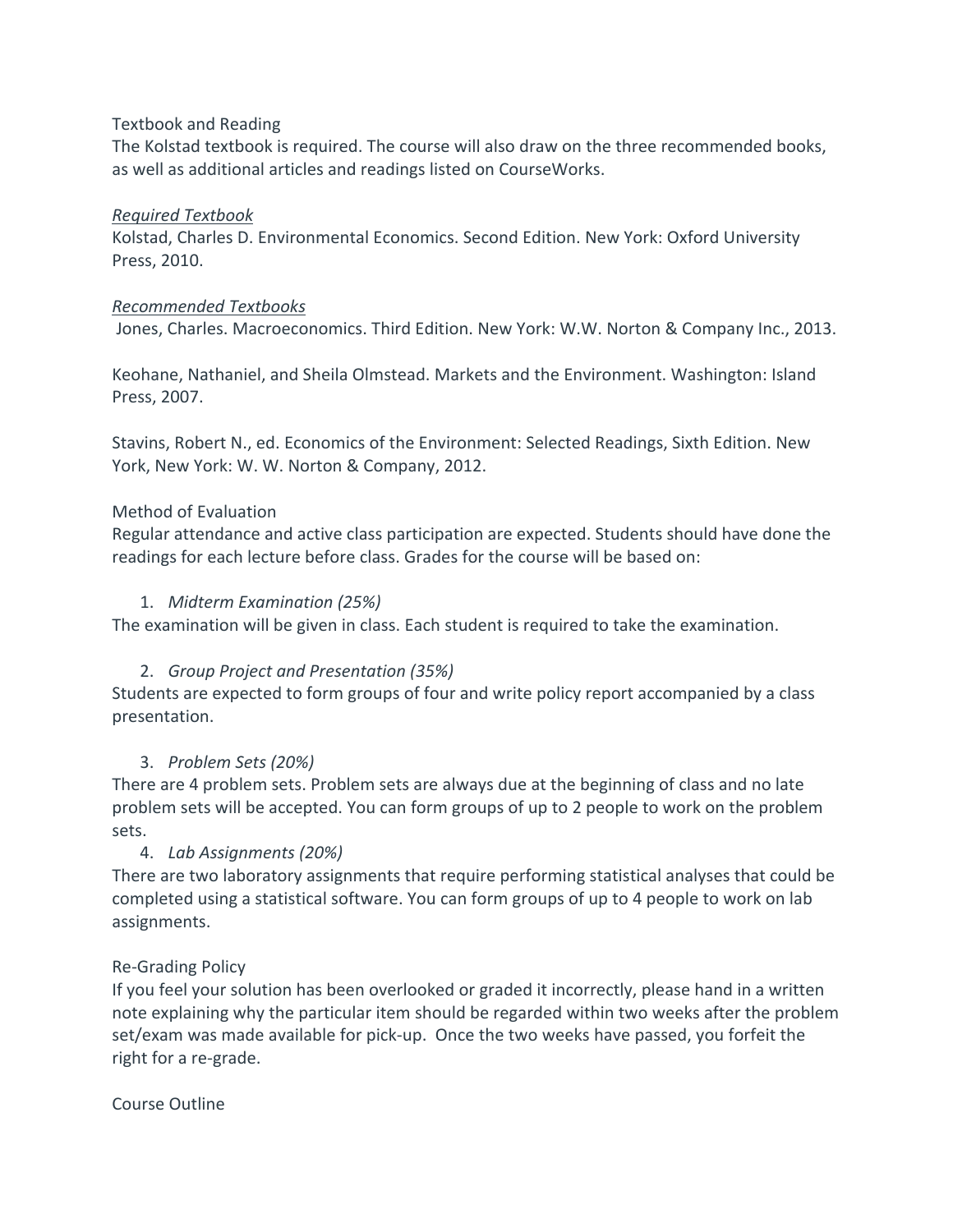The following is a preliminary course outline. The lecture schedule and other material are subject to change to accommodate the flow of the course. Additional readings will be posted on CourseWorks before each lecture.

| Date                  | <b>Topic</b>                                                                      | Reading                          |
|-----------------------|-----------------------------------------------------------------------------------|----------------------------------|
| Week 1<br>01/22/2020  | Course logistics, review of efficiency in competitive<br>markets                  |                                  |
| Week 2<br>01/29/2020  | <b>Issues in Environmental Economics</b>                                          | Kolstad, Ch. 1,<br>$2$ , and $3$ |
| Week 3<br>02/05/2020  | Externalities and public goods                                                    | Kolstad, Ch 4<br>and 5           |
| Week 4<br>02/12/2020  | Decision making in environmental policy,<br><b>Demand for Environmental Goods</b> | Kolstad Ch 6, 7                  |
| Week 5<br>02/19/2020  | <b>Benefit Estimation Methods: Hedonic Pricing</b>                                | Kolstad, Ch. 8                   |
| Week 6<br>02/26/2020  | Benefit Estimation Methods: Travel Cost and<br><b>Contingent Valuation</b>        | Kolstad, Ch. 9<br>and 10         |
| Week 7<br>03/04/2020  | Regulation, Taxes and Subsidies                                                   | Kolstad Ch. 11<br>and 12         |
| Week 8<br>03/11/2020  | Midterm Exam                                                                      |                                  |
| Week 9<br>03/18/2020  | <b>Spring Recess</b>                                                              |                                  |
| Week 10<br>03/25/2020 | Property Rights, Unknown Costs and Enforcement                                    | Kolstad, Ch.<br>13, 15, and 16   |
| Week 11<br>04/01/2020 | <b>Macroeconomics and Environment</b>                                             |                                  |
| Week 12<br>04/08/2020 | Long Run Economic Growth Model and the<br>Environment                             | Kolstad Ch. 20                   |